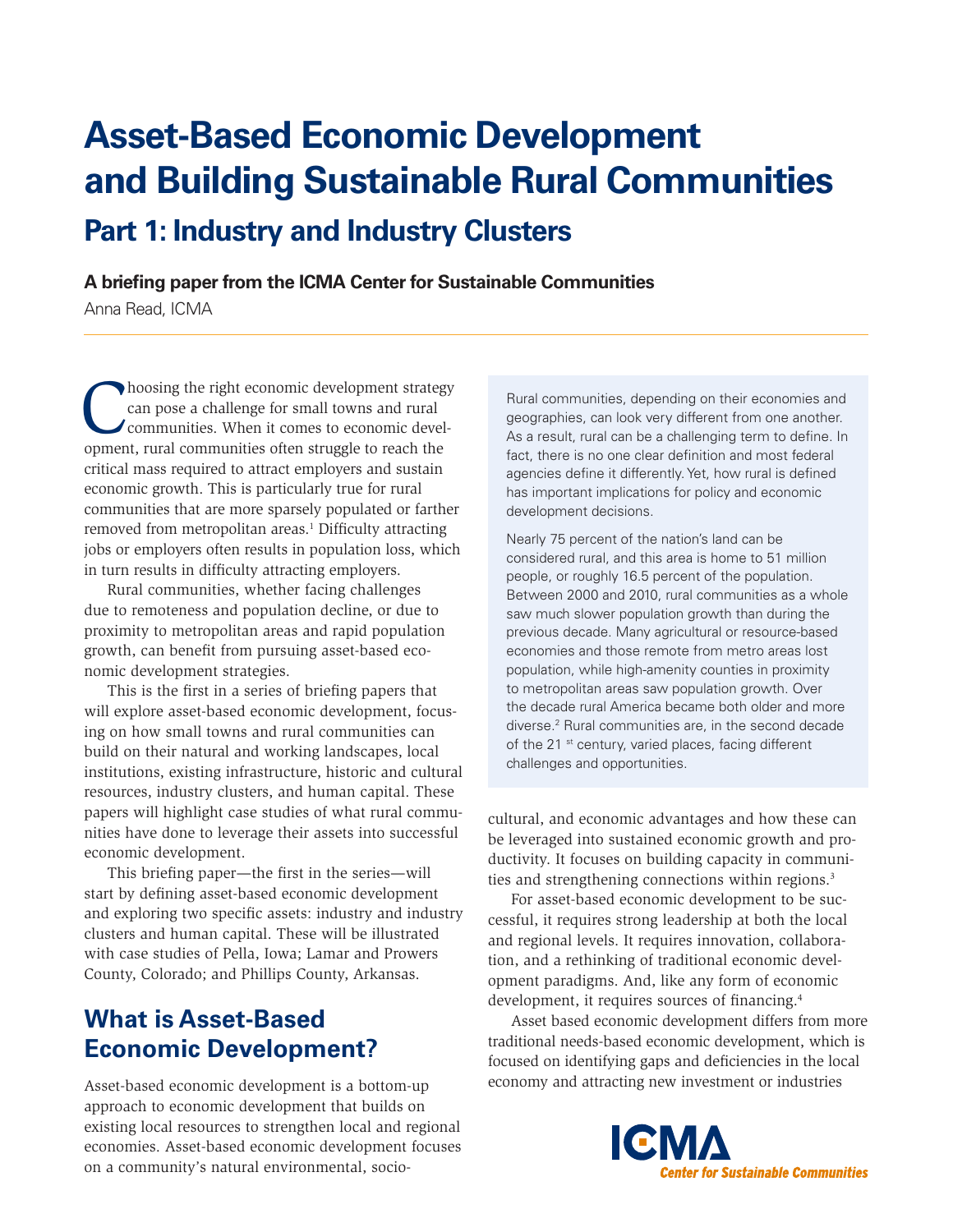to fill those gaps. Needs-based economic development can be more subject to the boom-and-bust cycle, or to changes in the state or federal policy environment.5

When pursuing asset based economic development, it is important for communities both to identify assets, and to evaluate them and their potential benefit to the local economy as part of an economic development strategy. When evaluating assets, communities should look at how assets can be leveraged into economic development, what the value of developing on a particular resource will be, who the development of a particular asset will benefit, and what additional inputs will be needed to fully leverage the asset.<sup>6</sup>

# **Asset-Based Economic Development and Building Sustainable Communities**

Asset-based economic development is a strategy for sustainable economic growth, as it builds upon the community's existing assets, making it a strategy for long-term, sustained economic growth and development—one that can build on economic, socio-cultural, or environmental assets. And, because asset-based economic development builds on existing local assets, the return on investment is local.

As with traditional economic development approaches, the benefits of asset-based economic development include retaining existing jobs and creating new jobs, increasing per capita income, and increasing the local tax base. In addition, asset-based economic development can help enhance the community's quality of life or sense of place. It can strengthen community pride by building on local traditions or creating new ones. Asset-based economic development can also help build stronger regional networks.

This briefing paper will explore different types of assets and present case study examples of successful asset-based economic development in communities that have leveraged their existing assets into economic opportunities. Future papers will explore more assets which communities can invest in and leverage for economic development.

# **Types of Assets—Identifying Your Community's Assets and Building on Them**

There are many different types of assets that communities have. These include natural amenities, cultural and

## **Benefits of Asset-based Economic Development**

Asset-based economic development can have many benefits for communities, including:

- Long-term, sustained economic growth
- Local return on investment
- Job creation and retention
- Increase in per capital income
- Increase in local tax base
- Strengthening regional networks

historic resources, and human capital. They include current industries, as well as the potential for new and emerging industries—such as renewable energy. Assets can include the presence of an institution, such as a college or university, or a hospital or medical center. For some communities, their resource base will remain a key asset and central to economic development. It is important for communities to identify and evaluate assets, and to see how these assets complement other economic development policies or programs underway.

The assets discussed and explored through case study examples below are not meant to be exhaustive, but rather to look at some of the more common assets that communities have and how local governments have leveraged them into successful, sustainable assetbased economic development.

#### **Industry and Industry Clusters**

Clusters of existing or emerging industry—or geographic concentrations of interconnected companies and related supporting institutions—can result in a competitive advantage for a region as the clustering of industries can reduce costs for firms for many reasons, including workforce availability and a specialized infrastructure that develops to meet the needs of the industry cluster. Companies within an industry cluster both compete with one another and collaborate, fostering innovation. Clustering of industry also leads the development of supporting associations and institutions, such as trade associations and job training programs at local universities or community colleges.7

# **Case Study—***Pella, Iowa, Population 10,352*

The City of Pella, located in central Iowa, has a strong manufacturing industry cluster. Vermeer Corporation, a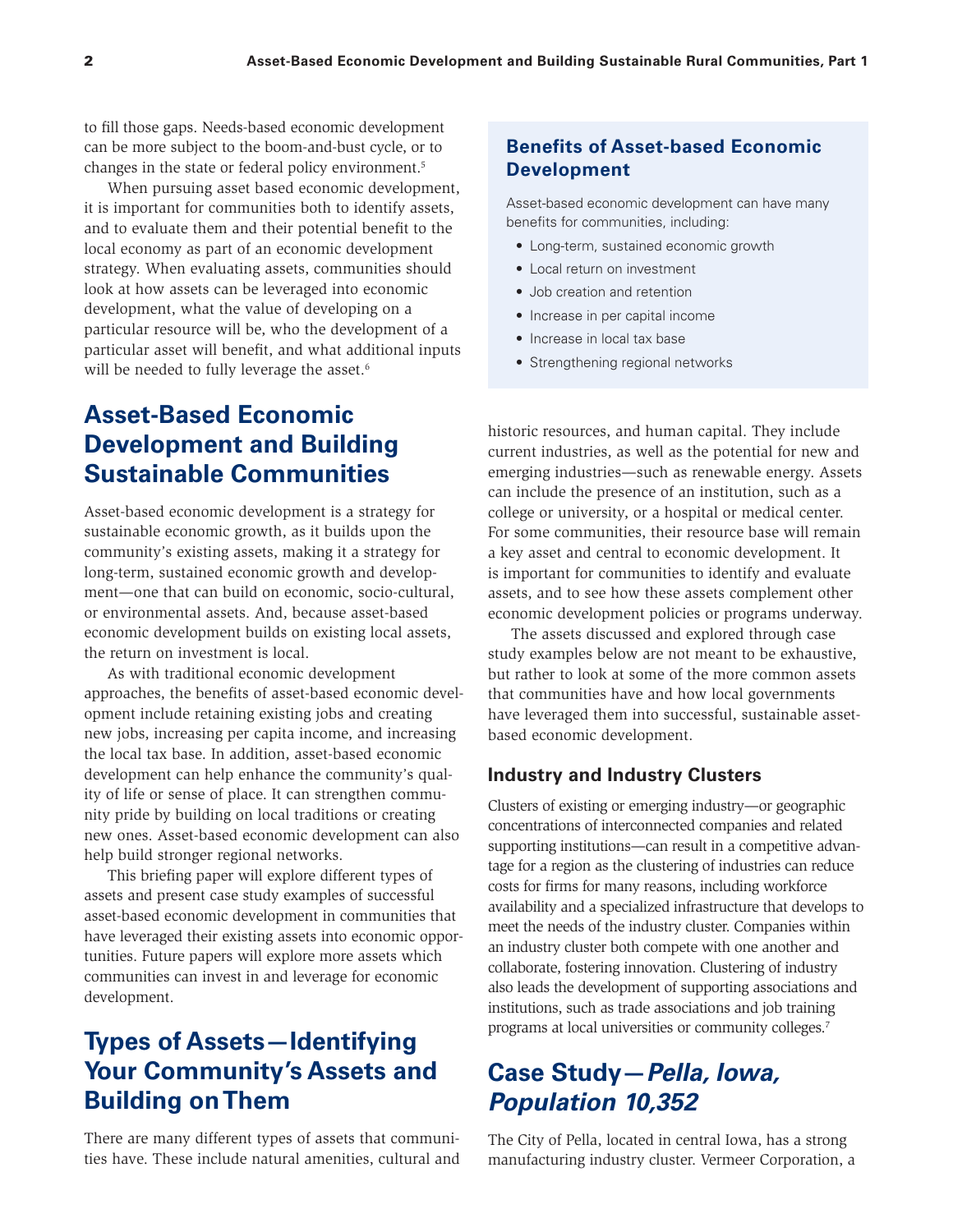

**Pella, Iowa has a thriving downtown with many locally owned businesses. The local businesses are supported by both the local manufacturing and tourism industries. The downtown design guidelines emphasize the city's Dutch heritage. Photo courtesy of the city of Pella.**

manufacturer of agricultural, environmental, and construction equipment, and the Pella Corporation, a door and window manufacturing company are headquartered in Pella, as well as Precision Pulley, Inc., Van Gorp Corporation, and several smaller manufacturing companies.

The manufacturing base in Pella has provided steady employment—both in manufacturing and in supporting sectors—and the city has continued to see steady population growth over the last five decades, while comparable Iowa communities have had at least one decade of population decline.8 Manufacturing jobs attract commuters from communities up to 90 minutes away—an area stretching into northern Missouri and covering 18 counties in Southeastern Iowa.

Manufacturing is the largest employer in the Marion County—where Pella is located—and manufacturing jobs account for 37 percent of all employment in the county and over \$300 million in total gross wages. The average annual wage for manufacturing jobs in the county is \$50,284, compared to \$27,404 in agriculture, natural resources, and mining, and an average of \$22,750 across the service sectors. Between 2009 and 2010, the average annual wage for manufacturing workers in Marion County increased 9.7 percent, while wages in agriculture and construction fell and wages across the service sector increased more modestly. Overall, Marion County has ranked eleventh out of Iowa's 99 counties in average weekly wages, with the most of the counties with higher weekly wages being those with Iowa's major cities.<sup>9</sup>

The Pella Area Development Corporation (PADCO) is working to continue the expansion of current industries, as well as assisting local start-ups.10 "Growth is really going to come from those small companies and that is what we are trying to cultivate," said Karen

Eischen, the Executive Director of PADCO. "We are really trying to make sure they have what they need here in terms of workforce, suppliers, transportation and infrastructure."

A recent example of success with this strategy is the partnership between Vermeer Manufacturing—a longstanding local manufacturer—and Lely, a Dutch company that chose to open its North American operations in Pella in 2011. After site analyses of several sites in both the US and Canada, Lely formed a partnership with Vermeer. Vermeer built a new facility on its campus, which it leases to Lely.

"The partnership was very positive for both companies and very positive for Pella and for the area," Eischen said. Since Lely began its operations in Pella, two other companies from the Netherlands have inquired about setting up their US operations in Pella.

#### **City Policies Support Industry Clusters**

The city of Pella works closely with PADCO to recruit and develop industries that are compatible with the existing local industrial base. "It's a three part strategy: economic development is a component of this strategy from the city's perspective—maintaining and growing the existing industry base and focusing on new companies that complement the existing base," said Mike Nardini, Pella's City Administrator. "The city also works to meet the needs of the existing industry with zoning, transportation, and utilities. The last part of this strategy is providing amenities to attract individuals to come live and work in Pella, Iowa."

Pella updates its comprehensive plan every five years and works to keep a good mix of uses that maintains buffer zones around heavy manufacturing, while also allowing for future growth. To address the transportation needs of local industry, together with the city of Oskaloosa and Mahaska County, Pella is investing in a new regional airport, expected to be completed in the next 10 years. The airport will accommodate business jets and provide easier access to the region—a key consideration for companies making location decisions. Pella is also working with its regional partners to improve connections to Interstate 80.

The city, which operates a municipal utility, is making utility improvements and upgrades to support industry and to remain a competitive environment for industrial operations. These improvements have included burying power lines (70 percent are currently underground and the remaining 30 percent are expected to be underground in the next five years), and investing in new substations and switching stations. One of the major concerns when there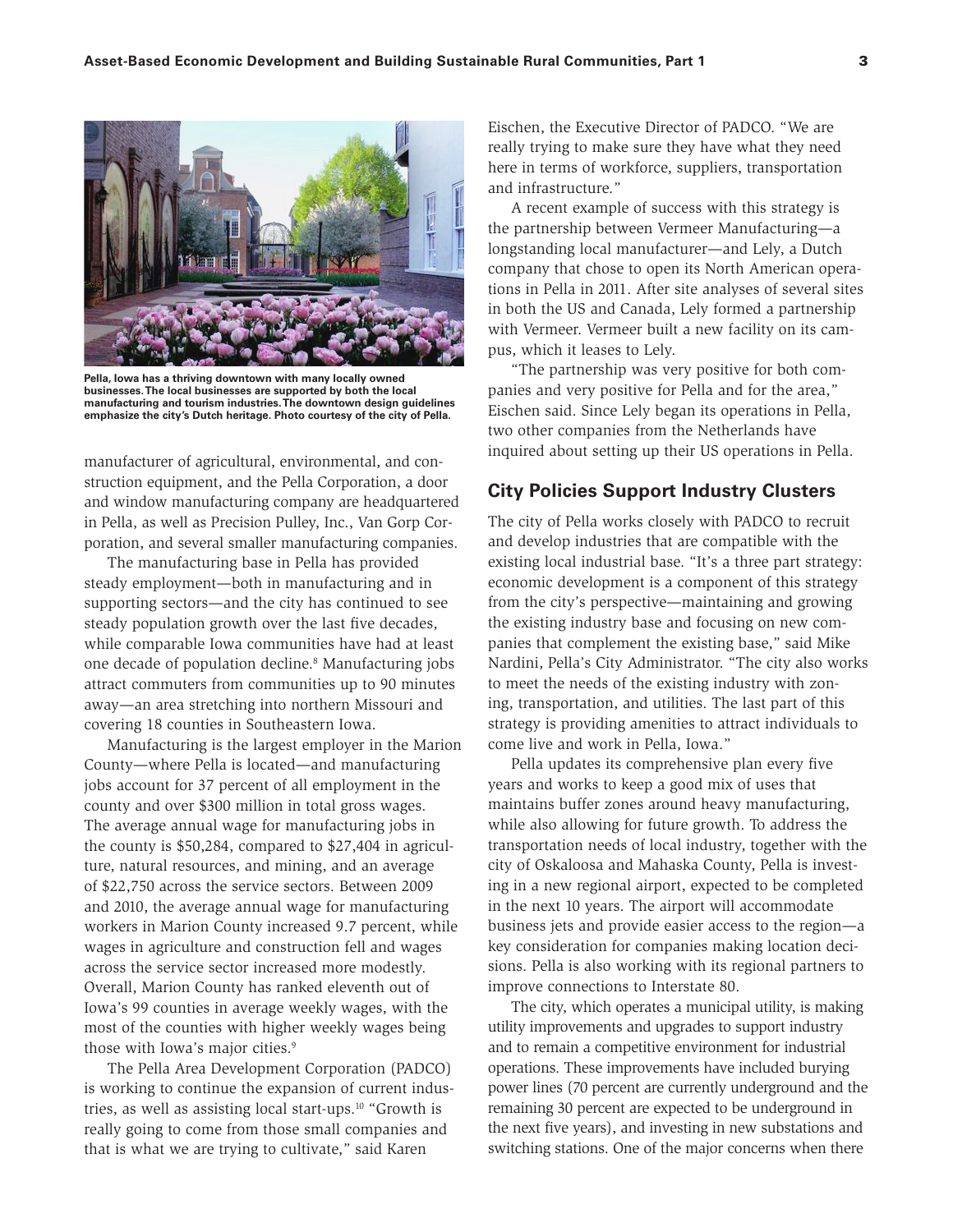

**Pella, Iowa has a robust manufacturing industry cluster, with companies that manufacture equipment such as the directional boring equipment seen here. Manufacturing jobs account for 60% of all labor income in Marion County, Iowa, where Pella is located. Photo courtesy of PADCO.**

are heavy industrial customers is being able to keep rates competitive. To address this, Pella has entered into a longterm power supply contract with Missouri River Energy Services, a joint action agency. Through this contract, the city is expected to recognize between \$10 million and \$30 million in energy cost savings over the initial 10 years of the contract.

Pella has invested in a number of amenities to make it an attractive place to live. In the 1990s, the Bos Landen Public Golf Course was developed, and was ranked as the number one golf course in Iowa for five years. The city also opened an aquatic center, funded with a local option sales and services tax, and is currently building a sports complex, also funded through the local options sales and services tax. The city's investments have paid off—over the past ten years, the city's property tax valuations have increased by \$277 million and for the last eleven years, the city has been able to maintain its property tax rate at \$10.20 per \$1,000 of valuation. As Nardini sees it, the industrial base in essential to the city's economy and these investments are needed to support the local industries: "If you don't make the investments, you wouldn't have the degree of growth that we've had," he noted.

Pella also has a thriving downtown area with locally owned businesses, which is supported by both its manufacturing industry and the local tourism industry. The city was founded in 1847 by 800 Dutch immigrants. Today, Pella celebrates its Dutch heritage and has long been a heritage tourism destination. The city emphasizes its heritage in downtown design—a set of design guidelines guides new commercial development and designs are reviewed by an architectural review committee—and Pella has a historic Dutch village with the largest working windmill in the United States, and hosts Pella Tulip

### **Pella, Iowa**

#### **Population (2010):** 10,352 **Asset:** Industrial Cluster

**Summary:** Pella has a manufacturing industry cluster, which provides steady employment and high-wage jobs. The City of Pella is making investments in infrastructure and quality of life to attract and retain industry and the Pella Area Development Corporation is working to support the expansion of existing companies, as well as local start-ups.

#### **Key takeaways:**

- Invest in local-start ups that support the existing industrial base
- Make infrastructure investments that support industrial base
- Make quality of life investments that make your community an attractive place for companies to locate and for employees to live
- Look at compatible assets and how these can fit together in an economic development strategy

Time, an annual Dutch heritage festival that draws over 100,000 visitors to the city the first weekend in May.

"The tourism events help recruit employees to industries because the community is very vital and has an overall sense of community, and activities are happening all the time—those factors that really lend themselves to a vital community," Eischen noted. "There are always things for corporate travelers to do. The tourism and manufacturing work hand in hand."

# **Case Study—***Prowers County, Colorado, Population 12,551 and Lamar, Colorado, Population 7,804*

In 2003 a site for the Colorado Green Wind Power Project was selected in Prowers County Colorado, just south of the city of Lamar. The county, located in the Arkansas River Valley in the southeast portion of the state, is one of the richest areas for renewable area potential in the country.11 "We feel that we are the Saudi Arabia or Qatar of wind energy here in Prowers County," said Gene Millebrand, Prowers County Commissioner.

The project was initiated by Public Service of Colorado and was selected through a competitive bidding process, which examined wind in comparison to other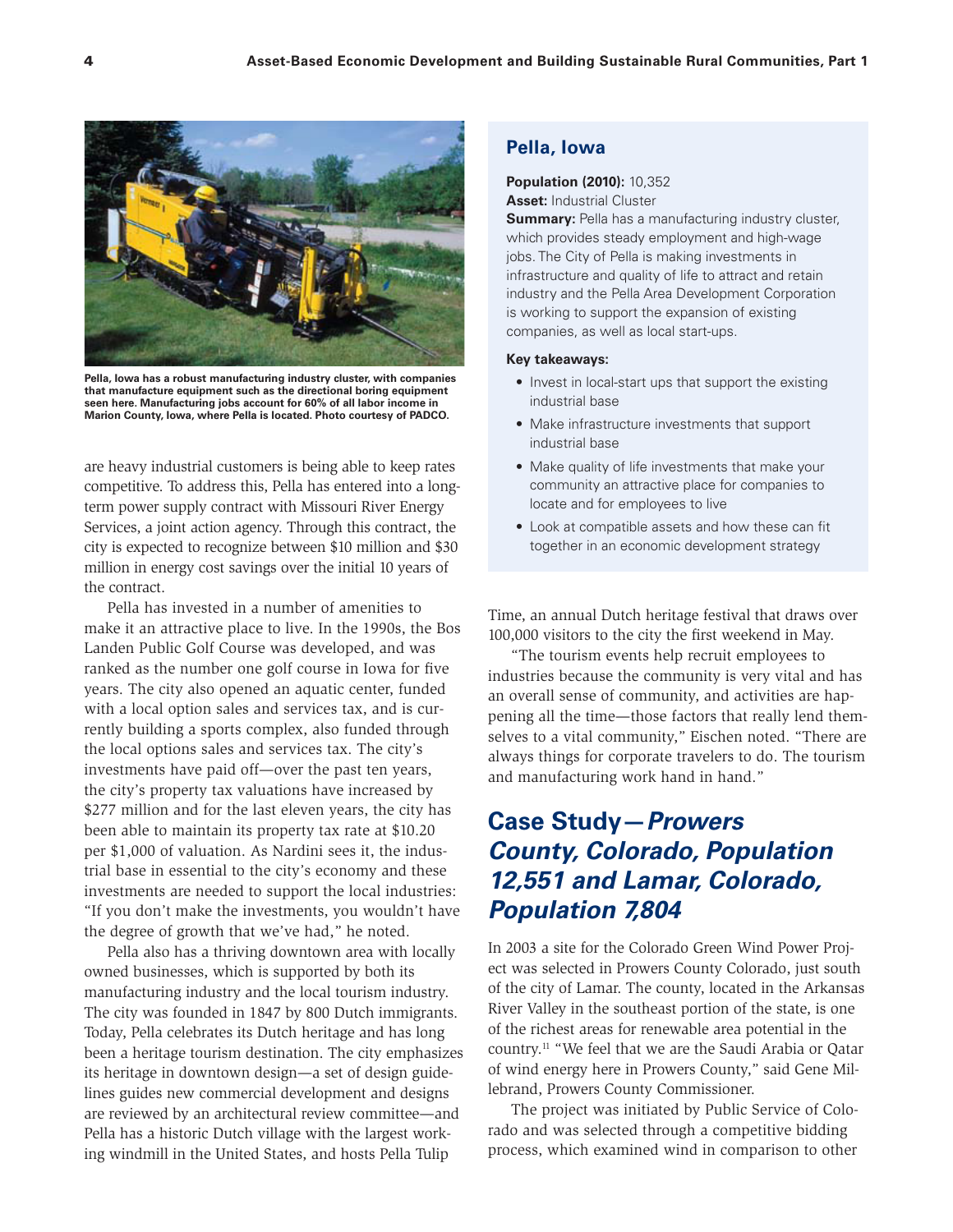

**At the time of its construction in Prowers County, the Colorado Green Wind Energy Project, which has 108 1.5 MW wind turbines was the largest wind farm in Colorado and one of the largest in the country. Photo courtesy of Prowers County Economic Development, Inc.**

forms of energy generation, including coal and natural gas. Wind was found to be the lowest cost alternative.

The Colorado Green Wind Power Project, which at the time of its construction was the largest wind farm in the state and one of the largest in the county, is located on nearly 12,000 acres and was developed by PPM Energy, Inc and Shell WindEnergy, Inc. There are 108 1.5 megawatt (MW) turbines that can produce up to 162 MW of electricity—enough to power 52,000 homes. The power is delivered through a 15-year power purchase agreement with Xcel Energy.12 The land is leased from local landowners and the turbines do not interfere with ranching, grazing, or dry land farming activity.

Colorado Green brought economic benefits to Prowers County. Individual landowners who leased their land to the project receive annual lease payments. The county receives annual tax revenues, which were \$800,000 the first year and depreciate at a rate of four percent a year down to a capped minimum rate of 20 percent. The installations have also generated 15 full-

time permanent local jobs, in addition to the jobs that were generated during the construction phase. At the height of the Colorado Green construction, the project employed 400 people and many local businesses were contracted for phases of construction, including building access roads, pouring concrete for the bases, and building the substation. A local motel was also booked for much of the construction phase, and other local businesses reported increases in business. 13

Due to the positive economic benefits associated with Colorado Green, Prowers County is actively trying to incentivize additional growth in the wind energy industry, but is facing challenges related to transmission capacity and finding interested power purchasers. The county is a founding partner and active participant in the Southeast Colorado Business Retention, Expansion, and Attraction (SEBREA) program—a regional economic development commission made up of six counties in Southeast Colorado. Through SEBREA, the county has explored building additional transmission capacity.

Prowers County, however, does not face one challenge that many areas of the country looking to wind encounter: "The aesthetics of wind—that could be a limiting factor in urban areas or coastal development," Millebrand said. "That is an absolute non-factor in this area of the country. Rather than becoming a nuisance or an eyesore, they [the turbines] have actually become a tourist attraction for us."

While Colorado Green was under construction, Lamar Light and Power, the city's municipal utility, decided it was time to undertake a wind energy project of their own. Recognizing the local renewable energy potential as well as the price stability inherent in renewable energy technologies such as solar and wind, Lamar Light and Power commissioned the Lamar Wind Energy Project.

"People hear a lot about wind, and there were lots of inquiries from the public, and we're publically owned. And at the time gas prices were skyrocketing," said Houssin Hourieh, the Electric Superintendant for the Lamar Utilities Board. "So we said let's look into it and see how we can pursue it."

Equipment was already mobilized for Colorado Green installation and city contacted companies working on that project. In all, the Lamar Wind Energy Project only took six months to bring online. The project is located on leased land to the southeast of the city and consists of four 1.5 MW wind turbines, providing about 15 percent of the utility's energy needs. The site was selected due to a combination of the wind power potential and the availability of existing infrastructure. Three of the turbines are owned by the Lamar Utilities Board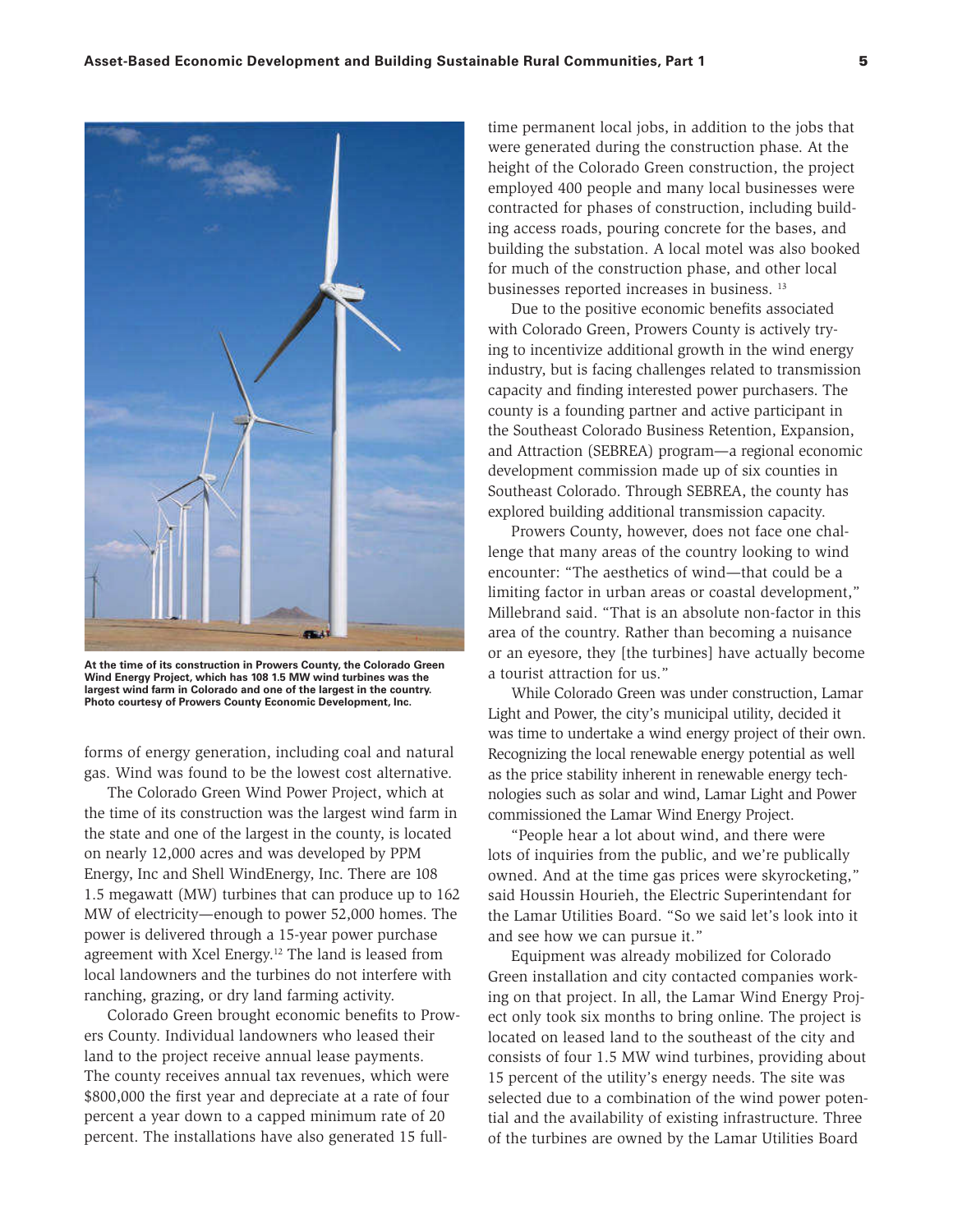and one is owned by the Arkansas River Power Authority (ARPA), which is a seven-member joint action agency, of which Lamar is part. There is also a fifth turbine in the nearby community of Springfield, owned by ARPA and maintained by Lamar Light and Power.<sup>14</sup>

The community has been very supportive of the installations and the utility offers tours so that residents can learn more about the installation and how wind energy works.

### **Human Capital**

Human capital—the knowledge and skills local workers possess—are two important assets for a community to consider. Higher levels of human capital not only contribute to individual economic success, but also to local economic vitality. Regions with more human capital tend to have more economic activity, see more rapid economic growth, and the workers in these regions tend to be more productive and earn more. 15 Investing in human capital can also help build important connections between rural residents, businesses, and institutions and the surrounding regional networks. 16 Human capital at this larger, regional scale is linked to both economic vitality and long-term economic success.

# **Prowers County, Colorado**

**Population (2010):** 12,551

### **Lamar, Colorado**

#### **Population (2010):** 7,804

**Asset:** Renewable Energy Potential and Emerging Wind Energy Industry

**Summary:** Southeast Colorado has significant wind energy potential, and in 2003, the Colorado Green Wind Power Project was initiated in Prowers County. The project has brought land lease revenue to land owners, tax revenue to the county, and inspired the Lamar Wind Energy Project. Prowers County is continuing to pursue wind energy as part of its economic development strategy.

#### **Key takeaways:**

- Gain public support, and invest in projects where public support already exists
- Form partnership on the regional level, particularly when looking at major investments
- Use assets and asset-based economic development as an opportunity for community engagement and education



**Colorado Green has brought positive economic impacts to Prowers County, Colorado, including land lease revenues to land owners and tax revenues to the county. The county continues to pursue wind and the wind energy industry as an economic development strategy. Photo courtesy of Prowers County Economic Development, Inc.**

# **Case Study—***Phillips County, Arkansas, Population 21,757*

In 2003, 300 residents in Phillips County, Arkansas worked together over a ten month period to start what would become the *Strategic Community Plan*, a longrange visioning document focused on five key areas: economic development, housing development and redevelopment, education, leadership development, and health care. The plan—initiated by Southern Bancorp Community Partners, a rural community development bank—and adopted in 2005 actively engaged Phillips County residents in the visioning and planning processes and continues to actively engage the community in implementation through its goal team structure.

The *Strategic Community Plan* identified a clear vision for the county: "Phillips County will be a model community for the Delta, one that is economically strong, spiritually enriched, and demonstrates equality among its people by building on the unity of its citizens, strengths of its leadership, its rich history and natural beauty. Phillips County will be a safe community with quality job opportunities for all citizens, excellent housing for all income levels, proactive healthcare and social services, excellent education for its children and workforce, and premier recreational and tourism attractions that promote cultural enrichment for all."<sup>17</sup>

To achieve this vision, Phillips County focused on its "strengths-opportunities" or assets in five key areas: economic development, education, housing, leadership development, and healthcare. The *Strategic Community Plan* was updated again in 2009, this time with the participation of over 600 community members. By the time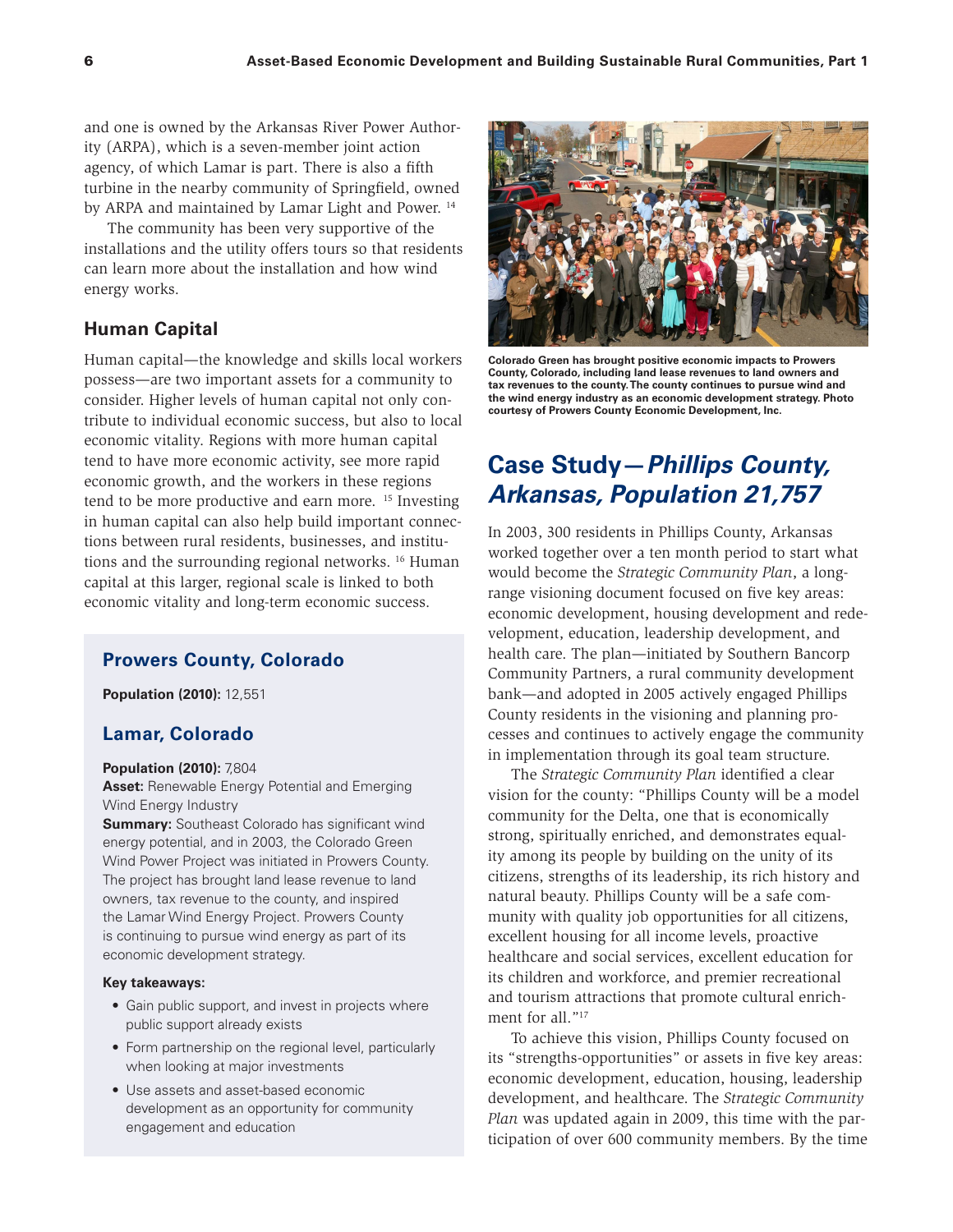the plan was updated, the county had made progress on a number of goals and action items.18

The Delta Bridge Project's implementation is organized into goal teams, which report to the larger project Steering Committee—also comprised of community volunteers. The goal teams are community based groups who meet and review the goals and look at what has been accomplished in each area, and what they would like to accomplish. "The Delta Bridge project strategic plan is like a menu," Doug Friedlander, Executive Director of the Phillips County Chamber of Commerce and chair of both the Delta Bridge Project Steering Committee and the Leadership Goal Team said of the Strategic Plan and implementation model. "If you open it up and see something you like, and are willing to take leadership on it, it is eligible for funding and technical assistance from Southern Bancorp Community Partners and other funding partners."

Each goal team generally has between 11 to 15 regular volunteers, who attend each meeting. Goal teams also have subcommittees, which work on specific projects. Subcommittees can often have larger attendance than the main goal team meetings—for example, the tourism goal team has eight regular meetings, but the civil war project (Civil War Helena) has at least 40 community members who are actively involved.

The Leadership Goal Team, which is chaired by Friedlander, provides an example of how the planning and Goal Team implementation process work. Between February and September 2009, the group met seven times to define leadership, work to understand why existing leaders were no longer engaged in the community, and work to re-engage them, asking, according to Friedlander, "Where do we want to go, why haven't we gone there yet, what is the solution, and how do we get there?"

The team developed a mission statement: "To increase the capacity of individuals to set and achieve goals likely to positively transform the community by: 1) increasing the involvement of those with already strong leadership in community life, 2) developing both existing and potential new leaders, and 3) supporting the work of these leaders toward the betterment of the community." 19 To support this mission, the team developed six strategic goals and supporting action steps.

The Leadership Goal Team has since prioritized several of the goals and made significant progress on a number of the action steps. Goal four—implementing a training program for new and emerging leaders—has been particularly successful. The Chamber of Commerce is working with a youth entrepreneurship program and with the local schools to offer entrepre-

neurship programs through schools and the Chamber is working to develop a job shadowing program for sixth graders. The Leadership Goal Team has also worked to create a "Leadership 101" class at Phillips Community College. The class, which launched in 2011 with 11 participants (ten of who asked to continue into a second semester), seeks to develop new leaders in the community. The Leadership Goal Team has also been working to attract people to civic leadership, through the Leadership Academy. The first round had eight participants, one of whom is now running for city council.

Community members also serve on the Local Development Council, which advises Southern on the grant making process. Southern makes up to three grants quarterly to support strategic plan activates and Southern staff review grant applications, which are then reviewed by the Local Development Council, which makes recommendations to Southern's board. "It creates a greater sense of investment in the project because we provide real decision making power to a local group of individuals who can tell us if it is a good fit or if we don't need the project right now," said Julia Nordsieck, Community Development Officer with Southern Bancorp Community Partners, of the importance of the Local Development Council.

For community members who are interested in the Delta Bridge Project, but are looking for a lower level of engagement than goal teams or subcommittees, there are also regular informational meetings, and project information updates are regularly posted on the website (www.deltabridgeproject.com). Southern Bancorp Community Partners is finding that providing different levels of engagement is important and that the community's response to these efforts has been very positive.

To measure project success, Southern Bancorp Community Partners has a metrics program, which looks at community indicators. The three key indicators are employment rate, poverty rate, and educational attainment (defined as the population aged 25 or over with an associate's degrees or higher). The goal that has been set is to reduce the gap between the employment, poverty, and educational attainment rates in Phillips County and the national rates by half by 2020. Through the metrics program, intermediate indicators, which define success in these areas as they relate to the strategic plan's five key goal categories, are being defined.

Between the summer of 2005 and August 2012, The Delta Bridge Project leveraged \$105.1 million in investment in Phillips County. Of this amount, \$10.4 million in grants and loans has been invested by Southern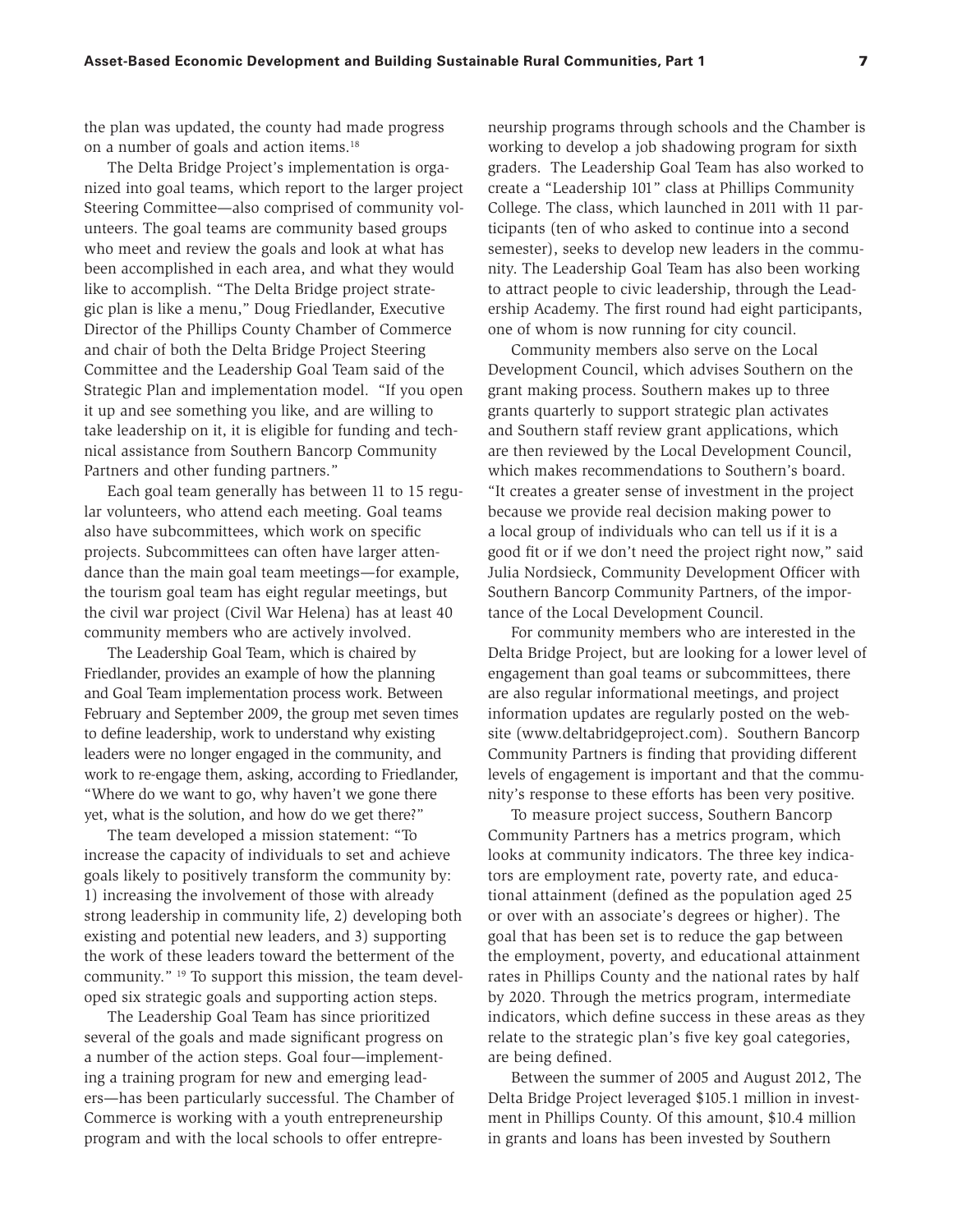### **Phillips County, Arkansas**

#### **Population (2010):** 21,757

**Summary:** Through the Delta Bridge Project, a strategic planning and implementation process, residents of Phillips County and the city of Helena-West Helena have been actively engaged in planning for economic development. The plan, which has leveraged significant private sector investment, makes community development and investing in leadership development, education, and healthcare—the existing human capital in the community—central to the economic development strategy.

#### **Key Takeaways:**

- Use strategic plans for long-range goal setting and to guide projects and investment, helping the community stay focused on long-term projects and goals
- Offer different levels of engagement for community members, from providing information online to allowing residents to actively engage in the implementation process
- For partnerships between funders, community institutions, and community members
- Use both short-term and long-term metrics to track success

Bancorp Community Partners, \$14.3 million has been contributed in grants and loans by Delta Bridge Partners, and \$80.3 million has been leveraged from other partners and funding sources. Over \$5.4 million of this funding has been invested in leadership development.<sup>20</sup>

# **Conclusion**

Asset-based economic development can help small towns and rural communities leverage their existing assets into economic opportunities. While all the communities profiled here have focused on assetbased economic development, they have focused on different assets—an existing industrial base in Pella, renewable energy potential in Prowers County, and human capital in Philips County—and each community's experience offers different lessons. As Pella and Prowers County illustrate, both existing industry and emerging industries can be assets for a community, and local start-ups can be key to continued economic development and growth, and play an important role in supporting existing industries and in growing the

local workforce. These case studies also illustrate that investments need to be made to support assets and asset-based economic development. As the Pella example shows, making infrastructure investments on the local government level can support industry growth, making the community an attractive place for companies to stay or to locate. And making quality of life investments can help employees see the community as a desirable place to live. Ultimately, both of these investments can have positive impacts on job growth and the local tax base.

All three of the case studies show the importance of building partnership and working collaboratively on economic development initiatives. These partnerships can be between local governments and community or economic development organizations, between multiple local governments, or between community groups. Partnerships can be critical in leveraging resources, building stakeholder support, and in turning a great idea or existing community asset into a successful, long-term economic development strategy.

Finally, as the Phillips County example illustrates, community residents—the existing human capital—can be a key part of an asset-based economic development strategy. Not only are the people in your community one of its greatest assets, engaging them in developing an economic strategy can create greater buy-in and can, as a result, lead to greater success in implementation.

### **Key Takeaways:**

- Identify existing assets and evaluate their benefit to the local economy
- Identify how development of assets and an assetbased economic development strategy tie into your existing economic development strategy
- Look at your communities assets, their potential benefit to the local economy, and how they can be leveraged as part of an economic development strategy
- Identify resources that can be leveraged to support asset-based economic development and make investments necessary to grow the asset base, whether those be in infrastructure, quality of life, education, or workforce or leadership development
- Form partnerships between key stakeholders to more fully leverage resources
- Engage the community in the planning and implementation process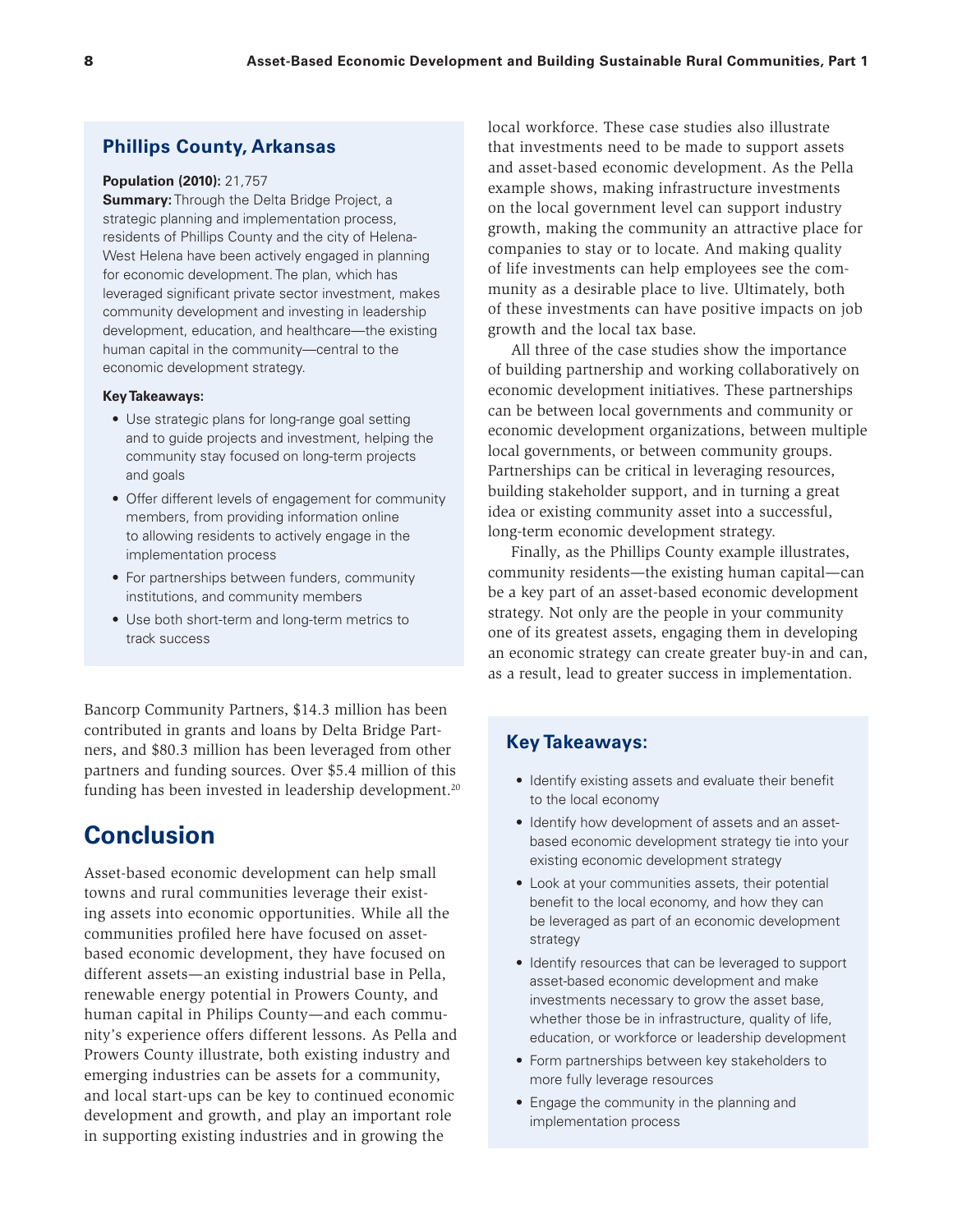### **Additional Resources**

*Mobilize Maine: Asset-Based Regional Economic Development.* 2011. http://www.nado.org/mobilize-maine-asset-basedregional-economic-development/

*Putting Smart Growth to Work in Rural Communities.* 2010. www.icma.org/ruralsmartgrowth

*Putting Transit to Work in Main Street America: How Smaller Cities and Rural Places Are Using Transit and Mobility Investments to Strengthen Their Economies and Communities*. 2012. http://reconnectingamerica.org/resource-center/ books-and-reports/2012/putting-transit-to-work-in-main-street-america-how-smaller-cities-and-rural-places-are-usingtransit-and-mobility-investments-to-strengthen-their-economies-and-communities/

*Supporting Sustainable Rural Communities.* 2011. http://www.epa.gov/dced/pdf/2011\_11\_supporting-sustainable-ruralcommunities.pdf

*Transitioning to Renewable Energy: Development Opportunities and Concerns for Rural America.* 2011.

*This report was researched and written by ICMA, through a subcontract agreement with NADO Research Foundation. NADO Research Foundation provided overall guidance and project direction. The work that provided the basis for this publication was supported by funding under an award with the U.S. Department of Housing and Urban Development. The substance and findings of the work are dedicated to the public. The author and publisher are solely responsible for the accuracy of the statements and interpretations contained in this publication. Such interpretations do not necessarily reflect the views of the Government.*

# **Notes**

- 1 McGranahan, D.A. & C.L. Beale. 2002. "Understanding Rural Population Loss." *Rural America* 17(4).
- 2 Johnson, K. "Rural Demographic Change in the New Century: Slower Growth, Increased Diversity." Issue Brief 44, Carsey Institute, Winter 2012. http://www.carseyinstitute.unh.edu/publications/IB-Johnson-Rural-Demographic-Trends.pdf
- 3 Colopinto, K. "Mobilize Maine: Asset-based Regional Economic Development." *National Association of Development Organizations Research Foundation*, September 2011 and Appalachian Regional Commission. "Appalachia: Turning Assets into Opportunities." October 2004.
- 4 Appalachian Regional Commission. "Appalachia: Turning Assets into Opportunities." October 2004.
- 5 Colopinto, 2011.
- 6 Colopinto, 2011.
- 7 University of Wisconsin Cooperative Extension. "Industry Cluster Analysis of the Northern EDGE Region." http:// www.uwex.edu/ces/cced/economies/northernedge/ industryclusterindex.cfm
- 8 Pella's population was 5,198 in 1960 and had nearly doubled to 10,352 in 2010. Nearby Oskaloosa had a 1960 population of 11,053. The city saw its population increase in 1970, before decreasing for two decades. In 2010 the population was 11, 463. For a broader comparison see

City of Pella. "Comprehensive Development Plan." http://www.cityofpella.com/index.aspx?NID=393

- 9 Iowa Workforce Development Employment Statistics Bureau. "Marion: 2011 Annual County Profile." http:// iwin.iwd.state.ia.us/pubs/countyprofile/marion.pdf
- 10 PADCO. "About." http://www.pella.org/aspx/businessdevelopment/aboutpadco/mission.aspx?cid=0&sid=3&n1i d=15&n2id=104
- 11 NREL. "Dynamic Maps, GIS Data, & Analysis Tools." http://www.nrel.gov/gis/solar.html/ and NREL. "Wind Research." http://www.nrel.gov/wind/resource\_assessment.html
- 12 Prowers County Development, Inc. "Renewable Energy." http://www.procolorado.org/renewable-energy/
- 13 US Department of Energy. 2004. "Wind Energy for the Rural Economy." http://www.nrel.gov/docs/fy04osti/33590.pdf
- 14 Lamar Light and Power. "Generation Portfolio." http:// www.lamarlightandpower.com/generation\_portfolio.html
- 15 Abel, J.R. & R. Deitz. "Human Capital, Local Economic Development, and the Importance of Colleges and Universities." New York Minute Issue 47. Community and Regional Development Institute, August 2011. http:// devsoc.cals.cornell.edu/cals/devsoc/outreach/cardi/ publications/loader.cfm?csModule=security/ getfile&PageID=1010549
- 16 Brown-Graham, A. & W. Lambe. "Measures and Methods: Four Tenets for Rural Economic Development in the Rural Economy." Policy Brief No. 9. Carsey Institute, Fall 2008. http://carseyinstitute.unh.edu/publications/PB-Brown-Graham-Measures08.pdf
- 17 The Delta Bridge Project. "Strategic Community Plan, Phillips County, Arkansas: 2005-2010." Summer 2005.
- 18 The Delta Bridge Project. "Phillips County, Arkansas: 2010-2020 Strategic Community Plan." http://deltabridgeproject.com/assets/2010-2020-Phillips-County-Strategic-Community-Plan.pdf
- 19 The Delta Bridge Project. "Phillips County, Arkansas: 2010-2020 Strategic Community Plan." http://deltabridgeproject.com/assets/2010-2020-Phillips-County-Strategic-Community-Plan.pdf
- 20 Delta Bridge Project. "Funding." http://deltabridgeproject.com/phillipscounty/funding/